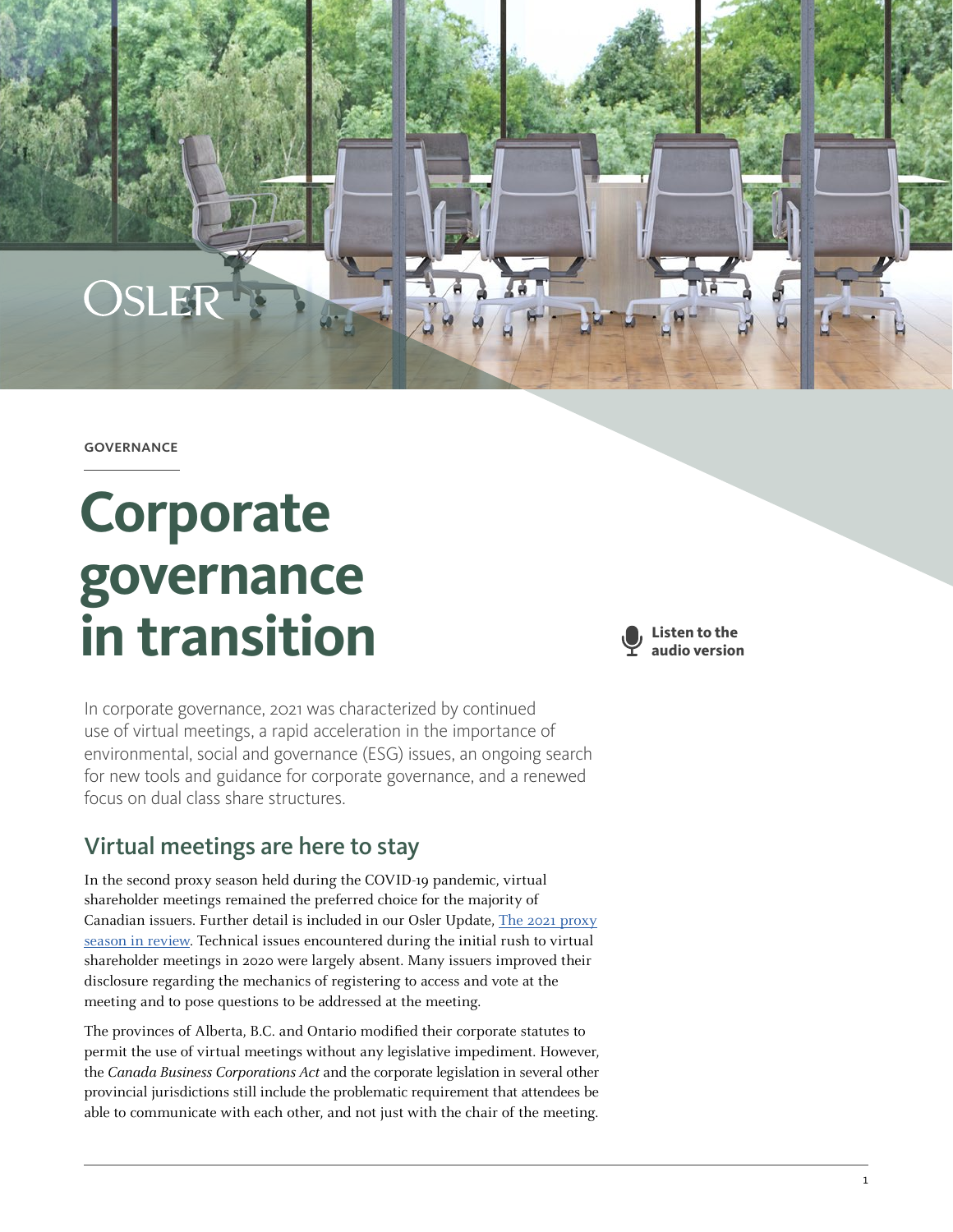# ESG on the agenda

ESG considerations became a strong focus of discussion among boards, management and investors in 2021.

Over the course of the year, several developments related to climate issues accelerated interest in the topic:

- proposed new requirements for disclosure in compliance with the Task Force on Climate-related Financial Disclosure in [New Zealand](https://environment.govt.nz/what-government-is-doing/areas-of-work/climate-change/mandatory-climate-related-financial-disclosures/) and the [U.K.](https://www.gov.uk/government/news/uk-to-enshrine-mandatory-climate-disclosures-for-largest-companies-in-law), as well as for those seeking to access the Large Enterprise Financing Facility in Canada
- adoption of "say on climate" shareholder votes at a number of companies internationally
- announcements about the proposed divestiture of carbon-intensive businesses by institutional investors
- proposed new disclosure requirements issued by the Canadian Securities Administrators in October 2020

The push for increased diversity on boards and senior leadership continued. As described in more detail in our seventh annual [Diversity Disclosure Report](https://www.osler.com/osler/media/Osler/reports/corporate-governance/Osler-Diversity-Disclosure-Practices-report-2021.pdf), Canadian boards continued to add more women directors. Female directors now hold 23.4% of board seats among all TSX-listed companies and 31.5% of board seats among the S&P/TSX Composite Index companies, just slightly below comparable measures in the U.K. and Australia.

CBCA public companies improved compliance with requirements to provide disclosure regarding the representation of women, visible minorities, Aboriginal peoples and persons with a disability.

In the U.S., Nasdaq [adopted](https://listingcenter.nasdaq.com/rulebook/Nasdaq/rules/Nasdaq-5600-Series/black native asian/ALL/#position) bold new requirements to provide disclosure regarding the representation of women and other underrepresented groups. A breakdown must be provided of the number of directors who are African American or Black, Alaskan Native or Native American, Asian, Hispanic or Latinx, Native Hawaiian or Pacific Islander, White, two or more races or ethnicities, and LGBTQ+. In addition, most Nasdaq issuers, including Canadian issuers listed on Nasdaq, will be required to include at least two diverse directors, at least one of whom must be female, on their board or publicly disclose why they do not. Further detail is provided in our Osler Update, [Nasdaq's new progressive board diversity listing requirement](https://www.osler.com/en/resources/regulations/2021/nasdaq-s-new-progressive-board-diversity-listing-requirement).

Investor interest in ESG matters has prompted increased fund flows into investments that have an ESG focus, encouraging more issuers to begin, or enhance the rigour of, their voluntary ESG reporting. Issuers also began including more detail regarding board oversight of ESG matters in their proxy materials.

Additional detail is included in our article, [People, planet and performance:](https://legalyearinreview.ca/people-planet-and-performance-embracing-esg/)  [Embracing ESG](https://legalyearinreview.ca/people-planet-and-performance-embracing-esg/).

Investor interest in ESG matters has prompted increased fund flows into investments that have an ESG focus, encouraging more issuers to begin, or enhance the rigour of, their voluntary ESG reporting.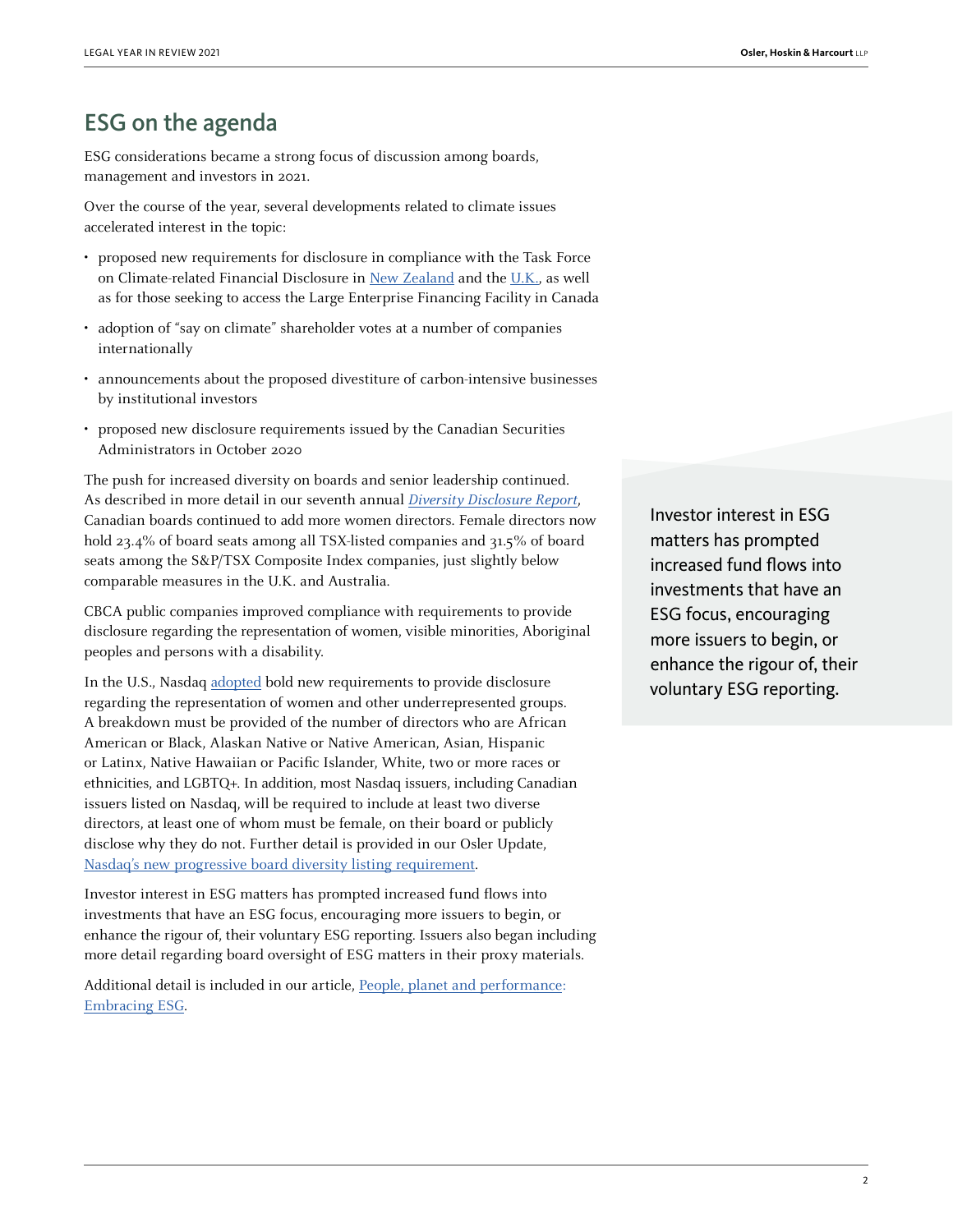### Reports on corporate governance

Early in 2021, several reports advising on corporate governance matters were issued, reflecting a strong interest in enhancing governance practices in Canada:

- In November 2020, the Lambay Group issued the report [High Performance in](https://lambaygroup.com/wp-content/uploads/2020/10/Lambay_High_Performance_in_the_Boradroom-May18-2021.pdf) [the Boardroom](https://lambaygroup.com/wp-content/uploads/2020/10/Lambay_High_Performance_in_the_Boradroom-May18-2021.pdf), authored by Tony Gaffney with Katie Taylor as lead advisor. The report reflects the results of a series of interviews with experienced Canadian directors conducted from late 2019 through 2020. It distills the sometimes-conflicting views of leading corporate directors on how boards can perform better in a time of accelerating change.
- As discussed in our article, [Progressive changes in a historic year for capital](https://legalyearinreview.ca/progressive-changes-in-a-historic-year-for-capital-markets-activity/) [markets activity,](https://legalyearinreview.ca/progressive-changes-in-a-historic-year-for-capital-markets-activity/) the final report of the Capital Markets Modernization Taskforce [was issued](https://files.ontario.ca/books/mof-capital-markets-modernization-taskforce-final-report-en-2021-01-22-v2.pdf) in January 2021. The final report recommendations on corporate governance matters were substantially the same as proposed in the earlier consultation draft. The recommendations include proposals to require TSX-listed companies to set targets and provide disclosure of the representation of women and Black, Indigenous and people of colour (BIPOC) on boards and in executive officer positions. These recommendations include possible targets of 40% women and 20% BIPOC, and propose a 12-year maximum tenure limit for directors (15 for the board chair).

Other recommendations in the final report include

- $\circ$  with respect to proxy advisory firms, an opportunity for issuers to "rebut" conclusions made in the reports of such firms
- $\alpha$  a reduction of the threshold for early warning reports to 5% from 10%
- { mandatory annual "say on pay" votes for all issuers
- $\cdot$  increased ESG reporting requirements
- a requirement for the use of a universal proxy
- { the ability of the Ontario Securities Commission to provide its views with respect to issuers seeking to exclude shareholder proposals in proxy materials
- rules to prevent over-voting and to permit issuers to obtain the identities and shareholdings of beneficial owners who object to such disclosure
- In February 2021, Peter Dey and Sara Kaplan issued their report [360° Governance:](https://www.rotman.utoronto.ca/-/media/Files/Programs-and-Areas/lee-Chin_Institute/360Governance-Dey_Kaplan_FEB22.pdf?la=en&hash=9F6A2CDC84EB9FE493704D791B123B6FA158BFEE) [Where are the Directors in a World in Crisis?](https://www.rotman.utoronto.ca/-/media/Files/Programs-and-Areas/lee-Chin_Institute/360Governance-Dey_Kaplan_FEB22.pdf?la=en&hash=9F6A2CDC84EB9FE493704D791B123B6FA158BFEE) The authors sought input from a diverse advisory board of directors and governance advisors and academics. In summary, the report concludes that court decisions issued since 1994, when the seminal corporate governance report Where Were the Directors? was issued by TSX Committee on Corporate Governance chaired by Peter Dey (and supported by Osler, Hoskin & Harcourt LLP), have "underlined the legal shift from shareholder primacy to stakeholder primacy." The report proposed 13 new guidelines to enhance corporate governance practices in addressing stakeholder impacts including recommendations relating to corporate purpose, the board's consideration of stakeholder interests, director tenure, diversity at the board and senior leadership levels and in the workforce more generally, fostering by the corporation of relationships with Indigenous peoples and the disclosure and oversight of climate change-related matters.

Early in 2021, several reports advising on corporate governance matters were issued, reflecting a strong interest in enhancing governance practices in Canada.